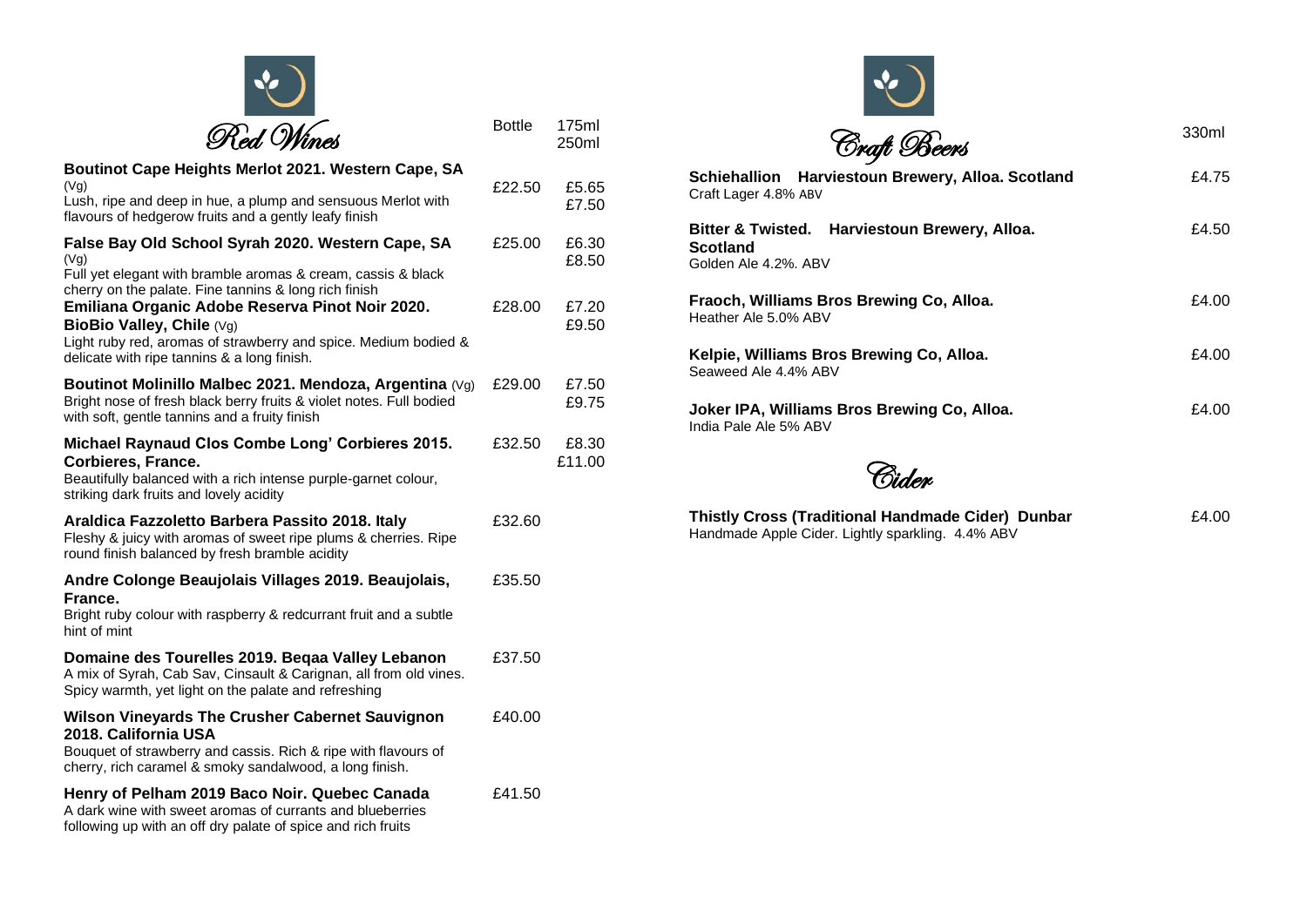

| <b>Fentimans Traditional Ginger Beer</b>                        |                | £3.25          |
|-----------------------------------------------------------------|----------------|----------------|
| <b>Fentimans Victoria Lemonade</b>                              |                | £3.25          |
| <b>Bottlegreen Sparking Elderflower Presse</b>                  |                | £3.25          |
| Soda and Lime                                                   |                | £2.50          |
| Fruit juices - Orange/Apple/Cranberry                           |                | £3.00          |
| <b>Coke/Diet Coke</b>                                           |                | £2.75          |
| Mixers: Tonic / Slimline Tonic / Aromatic Tonic / Ginger<br>Ale |                | £2.00          |
| <b>Fever Tree Tonic</b>                                         |                | £2.50          |
| <b>Strathmore Sparkling Spring Water</b>                        | 330ml<br>1 Itr | £2.00<br>£3.95 |

Teas and Coffees

Our specialty coffee is supplied by Caffia in Falkirk and our teas by the Edinburgh Tea and Coffee Company

| <b>Cafetiere of Fair Trade House Coffee</b>                                                                                      | Small<br>Large | £3.00<br>£4.75 |
|----------------------------------------------------------------------------------------------------------------------------------|----------------|----------------|
| <b>Speciality coffees:</b> Espresso, Americano, Flat White,<br>Cappuccino, Latte, Macchiato                                      | Small<br>Large | £3.50<br>£4.00 |
| Pot of House Loose Leaf Tea                                                                                                      | Small<br>Large | £3.00<br>£4.75 |
| Luxury Loose Leaf Tea: Assam Golden Flower, Lapsang<br>Souchong, Darjeeling, Ceylon Orange Pekoe, Earl Grey, Green<br>(Chen Mee) | Small<br>Large | £3.50<br>£5.50 |
| Specialty Teas: Tea Pigs Peppermint, Camomile, Red Berry                                                                         | Small<br>Large | £3.00<br>£4.75 |
| <b>Hot Chocolate</b>                                                                                                             |                | £3.75          |

| ste. Wines                                                                                                                                                                                                                | <b>Bottle</b> | 175ml<br>250ml |
|---------------------------------------------------------------------------------------------------------------------------------------------------------------------------------------------------------------------------|---------------|----------------|
| Adria Vini Palazzi Garganega Pinot Grigio 2020.<br>Veneto, Italy (Vg)<br>Easy drinking style. Ripe citrus aromas & red apple flavours                                                                                     | £21.50        | £5.50<br>£7.40 |
| Bodega Classica Palacio del Camino Real Blanco 2020,<br>Rioja, Spain<br>Ripe fruit, dates and banana notes with the nuances of a Crianza.<br>Fresh & fleshy with a long, balanced finish                                  | £25.00        | £6.50<br>£8.45 |
| Europa Sibliano, Grillo 2020. Sicily, Italy $(Vg)$<br>Fresh, ripe stone fruits deftly focused over a mid-weight palate<br>with clear, apple-like acidity. A softer unoaked white                                          | £26.50        | £6.80<br>£9.00 |
| Emiliana Organic Adobe Reserva Sauvignon Blanc<br>2020. Casablanca, Chile (Vg)<br>Fresh lime zest & green pepper aromas with crunchy fruit and<br>minerality on the palate. A long zippy finish.                          | £28.50        | £7.25<br>£9.75 |
| The Liberator Francophile Chenin Blanc 2020.<br>Stellenbosch, SA<br>Vibrant and packed with golden fruits. Oyster shell minerality & a<br>creamy palate of yellow apple and ripe apricot. Dry, savoury finish             | £28.50        | £7.25<br>£9.75 |
| Cave de L'Omarine. Picpoul de Pinet 2020,<br>Picpoul, France $(Vq)$<br>Dry refreshing white with plenty of crisp apple and white peach<br>flavour. Great with shellfish                                                   | £30.50        |                |
| Emiliana Organic Novas, Gran Reserva Riesling 2020.<br>Bio Bio Valley, Chile (Vg)<br>Fresh lime notes, a steely minerality and gentle honeysuckle flora.<br>Off-dry with persistent flavours of lime. Clean flinty finish | £32.75        |                |
| Marjan Simcic, Sauvignon Vert 2019. Brda, Slovenia (Vg)<br>A full-bodied wine with complex herbal aromas. A rich and long-<br>lasting taste with a touch of minerality                                                    | £40.75        |                |
| Domain Fournillon, Chablis 2018. Chablis, France<br>Crisp, fresh and delicately citrusy. Classic slatey minerality with<br>great acidity makes this a truly refreshing Chablis                                            | £41.50        |                |
|                                                                                                                                                                                                                           |               |                |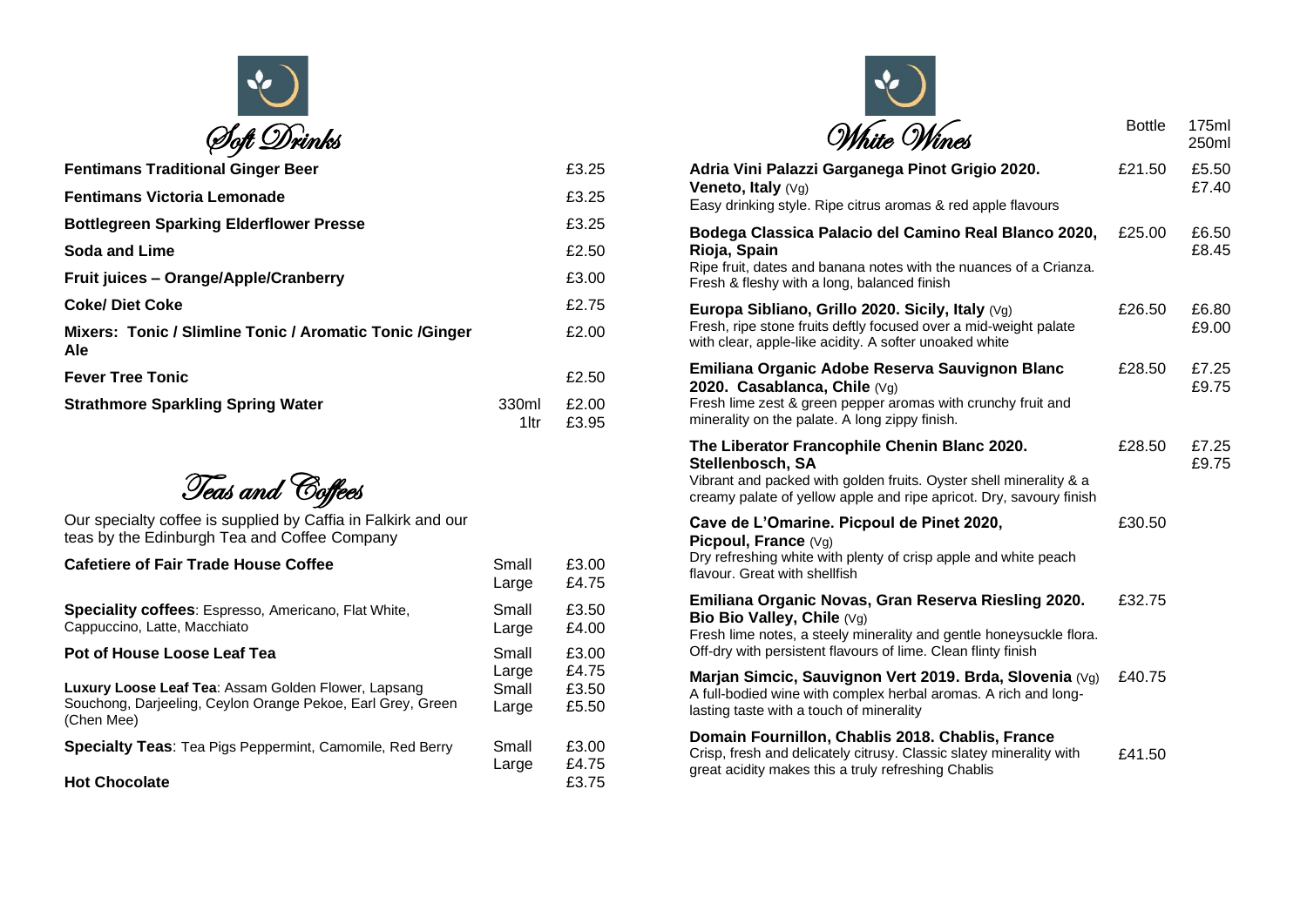

| <b>Martell VS</b>                                             | 25ml             |
|---------------------------------------------------------------|------------------|
| Single Distillery Fine French Cognac                          | £5.50            |
| Ogilvy Vodka, Scotland                                        | 25ml             |
| Small Batch premium Vodka, smooth and warm with a long finish | £4.50            |
| Dark Matter Rum                                               | 25ml             |
| A Scottish rum infused with aromatic spices                   | £4.50            |
| <b>Bacardi Spiced Rum</b>                                     | 25ml             |
| The classic spiced rum, aged in American oak                  | £4.00            |
| Cointreau                                                     | 25ml             |
| French orange liqueur                                         | £4.00            |
| <b>Baileys Irish Cream</b>                                    | 50 <sub>ml</sub> |
| The classic Irish whiskey based cream liqueur                 | £4.50            |
| Disaronno Amaretto                                            | 50 <sub>ml</sub> |
| Italian liqueur with a distinct almond taste                  | £5.50            |
| Tia Maria                                                     | 50 <sub>ml</sub> |
| A dark coffee liqueur made in Italy                           | £4.50            |

Non Alcoholic Alternatives

| Scavi and Ray Alcohol Free Sparking Wine, Italy<br>Made from the Glera grape, notes of pear, citrus and vanilla                   | <b>Bottle</b><br>£24.50 |                           |
|-----------------------------------------------------------------------------------------------------------------------------------|-------------------------|---------------------------|
| Incharvie Distillers Feragaiai, Scotland<br>A light smokey note to a long warming finish. Great with ginger<br>ale or soda & lime |                         | 50 <sub>ml</sub><br>£8.75 |
| Ginsin Premium 12 Botanical, Spain<br>A fusion of 12 botanicals, this non-alcoholic gin has a citrus aroma<br>and vibrant flavour |                         | 50 <sub>ml</sub><br>£4.75 |
| <b>Gordons Alcohol Free</b><br>Distilled around juniper berries as is typical of Gordons gin                                      |                         | 50 <sub>ml</sub><br>£4.75 |
| Rothaus Tannen Zapfle Alkoholfrei Pils<br><b>Brewed as an authentic Rothaus beer – robust and elegant flavour</b>                 |                         | 330ml<br>£4.25            |
| Heineken Lager 0%<br>The refreshing taste of Heineken, but without the alcohol                                                    |                         | 330ml<br>£3.50            |

| Rosé & Orange Wines                                                                                                                                                           | <b>Bottle</b> | 175ml<br>250ml |
|-------------------------------------------------------------------------------------------------------------------------------------------------------------------------------|---------------|----------------|
| Borsao Garnacha Rosada 2020. Campo de Borja, Spain<br>Delicate pink colour, with aromas of strawberry jam. Off-dry with<br>soft red fruit on the palate and balanced acidity  | £21.75        | £5.60<br>£7.50 |
| Chateau St Pierre Cuvee Tradition Rose 2020. Cotes de<br><b>Provence, France</b><br>Pale salmon pink, aromas of peach, tropical fruit & hints of spice.                       | £32.50        |                |
| Bosman Fides, Grenache Blanc 2018. Wellington, SA<br>An exquisite orange wine with a nose of dried orange peel and<br>marzipan. On the palate apple and candied peel dominate | £40.75        |                |
| Champagne & Sparkling Wine                                                                                                                                                    | <b>Bottle</b> | Glass<br>125ml |
| Clos de la Chapelle Brut Instinct 1er Cru NV.<br><b>Champagne 1er Cru, France</b><br>A Premier Cru champagne with depth of flavour & good length                              | £57.50        | £10.00         |
| Taittinger Brut NV. Champagne, France. (Vg)<br>Classic champagne with flavours of fresh fruit and honey                                                                       | £75.00        |                |
| Vino Spumante Prosecco D.O.C. North East Italy $(Vg)$<br><b>Classic Italian fizz with flavours of white stone fruit &amp; lemon</b>                                           | £28.00        | £5.00          |
| Giacomo Montresor Rosé Royal Spumante NV. Veneto,<br><b>Italy</b> $(Vg)$<br>Delicate pale pink, aromas of bread, blossom, apples & cherries                                   | £34.00        | £6.50          |
| Dessert Wine, Sherry & Port                                                                                                                                                   |               | Glass<br>75ml  |
| Keith Tulloch Botrytis Semillon 2017, Australia<br>Apricot-marzipan with nuances of glazed peach, honey & orange.<br>Delicious sweetness offset by clean lingering acidity.   |               | £8.20          |
| Susana Balbo, Late Harvest Malbec 2019, Argentina<br>Dary ruby coloured, complex bouquet of cloves, cinnamon, and<br>black cherries. Palate of ripe red fruits and chocolate  |               | £9.25          |
| Fernando de Castilla Classic Fino Sherry, Jerez, Spain<br>Crisp with aromas of chamomile tea, almonds, lemon & sea spray                                                      |               | £6.00          |
| Wiese & Krohn LBV Port, Duoro, Portugal (Vg)<br>Deep ruby with aromas of plum, spice & dried herbs                                                                            |               | £6.25          |
|                                                                                                                                                                               |               |                |